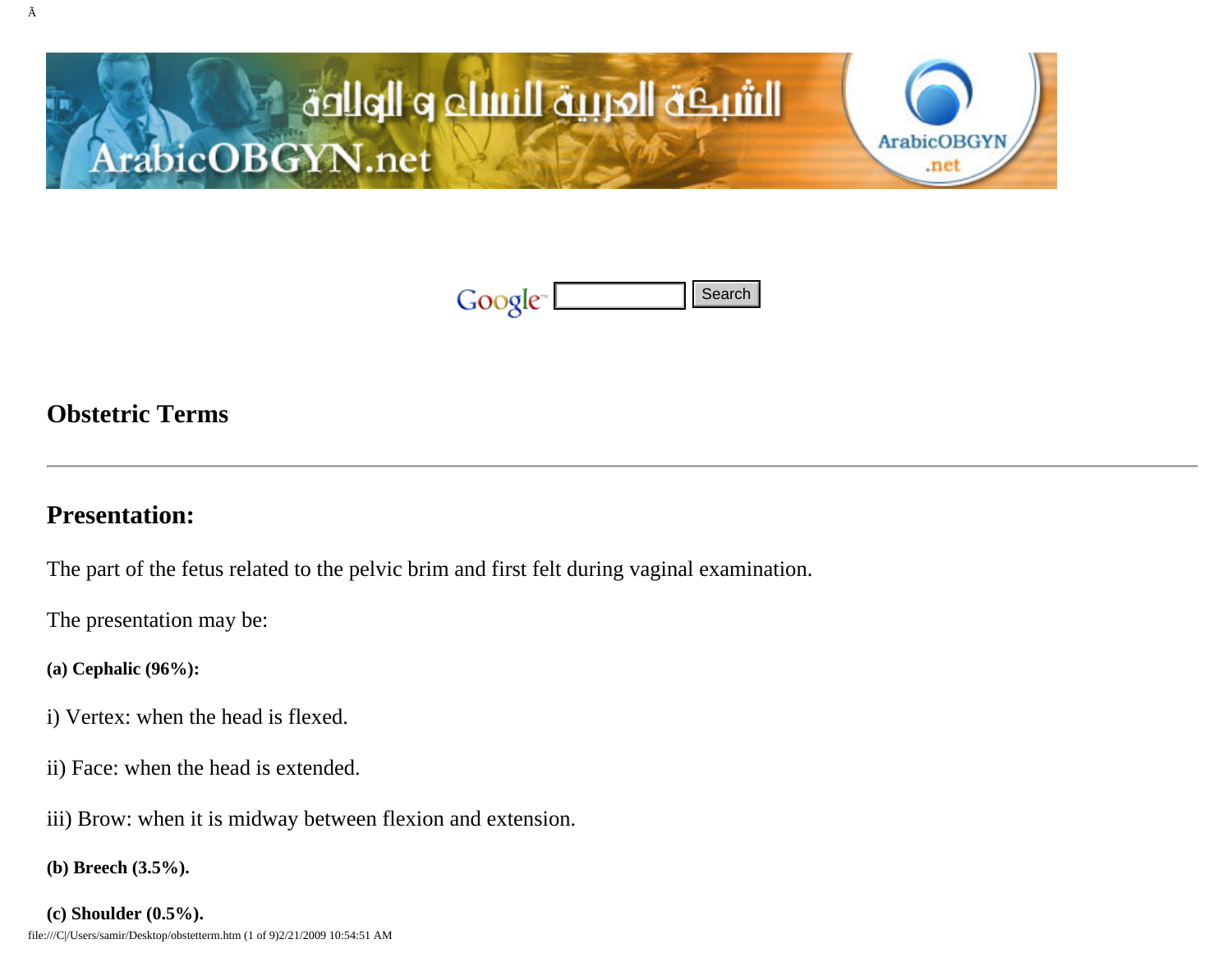Cephalic presentation is the commonest as this makes the foetus more adapted to the pyriform-shaped uterus with the larger buttock in the wider fundus and the smaller head in the narrower lower part of the uterus.

#### **Position:**

The relation of the foetal back to the right or left side of the mother and whether it is directed anteriorly or posteriorly.

The denominator: is a bony landmark on the presenting part used to denote the position.

In *vertex* it is the *occiput*.

In *face* it is the *mentum (chin).*

In *breech* it is the *sacrum.*

In *shoulder* it is the *scapula.*

*Occipito-anterior positions are more common than occipito - posterior positions* **because in occipito - anterior positions the concavity of the anterior aspect of the foetus due to its flexion fits with the convexity of the vertebral column of the mother due to its lumbar lordosis.**

\* In each presentation, except the shoulder , there are 8 positions. In vertex presentation they are:

- Left occipito -anterior (LOA) 60%.
- Right occipito-anterior (ROA) 20%.
- Right occipito posterior (ROP) 15%.
- Left occipito-posterior (LOP)5%.
- Left occipito-transverse (LOT).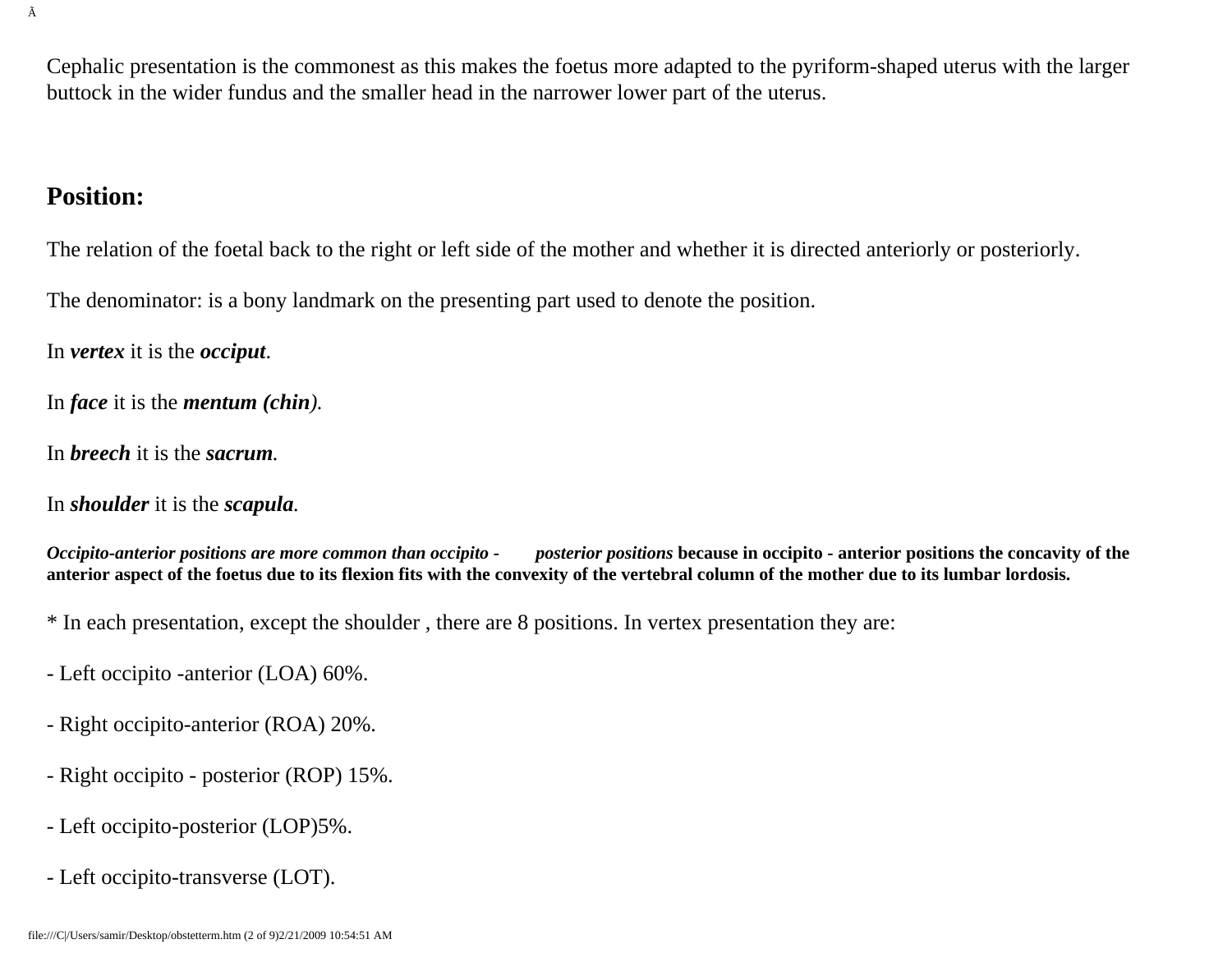- Right occipito transverse (ROT).
- Direct occipito -anterior (DOA).
- Direct occipito posterior (DOP).

LOA is more common than ROA, and ROP is more common than LOP as in LOA and ROP the head enters the pelvis in the right oblique diameter which is more favourable than the left oblique because:

i) anatomically, the right oblique is slightly longer than the left,

ii) the pelvic colon reduces the length of the left oblique.

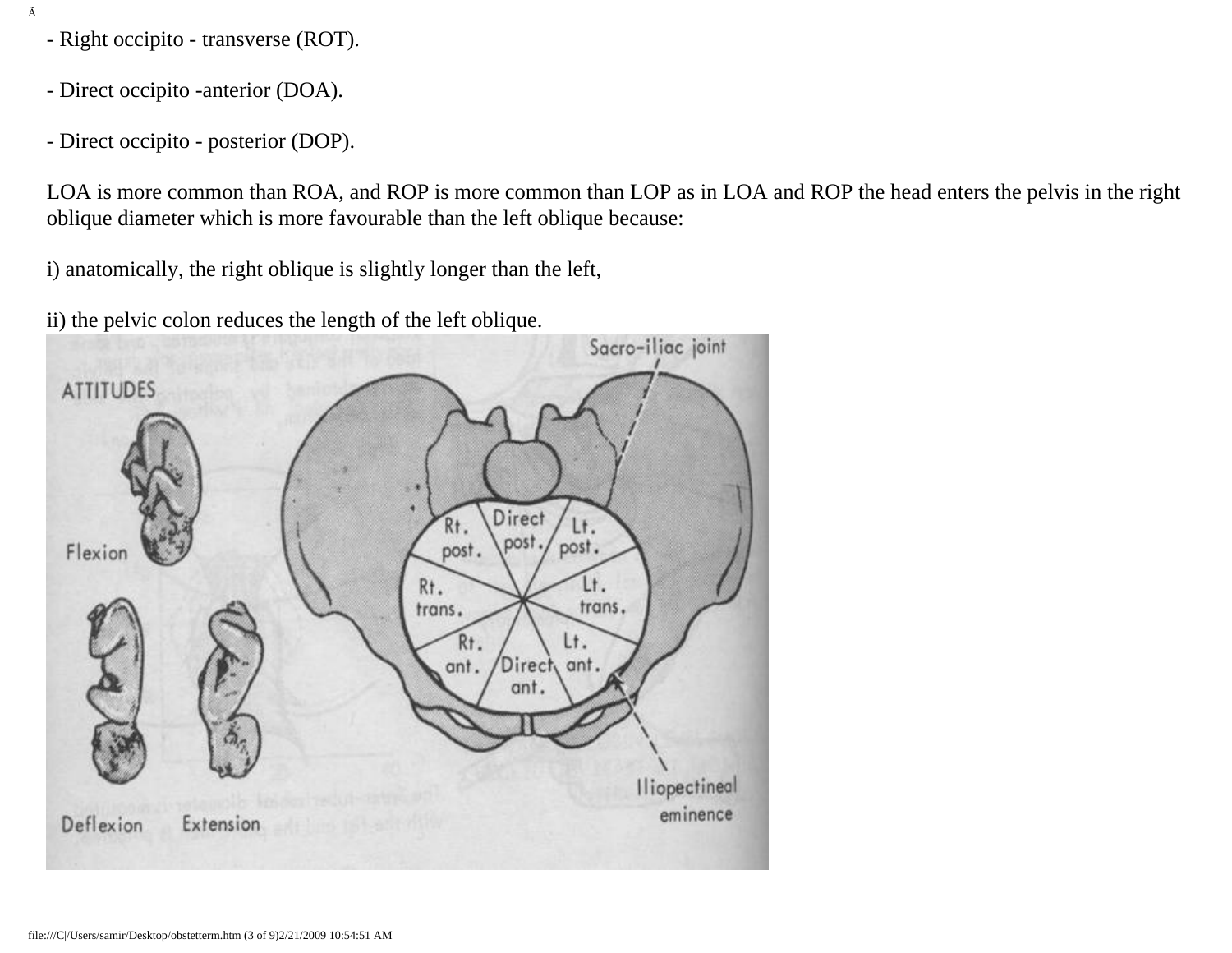## **Lie:**

Ã

It is the relation between the long axis of the foetus and that of the mother.

- *Longitudinal* in cephalic and breech presentations.
- *Transverse or oblique* in shoulder presentation.

Attitude:

The relation of foetal parts to each other.

- *Flexion* in the majority of cases.
- *Extension* in face presentation.

Synclitism:

The posture in which the 2 parietal bones are at the same level.

### **Asynclitism:**

- The posture in which one parietal bone is at a lower level than the other due to lateral inclination of the head.

- Asynclitism is beneficial in bringing the shorter subparietal supraparietal diameter (9 cm) to enter the pelvis instead of the longer biparietal (9.5 cm).

- Slight degree of asynclitism may occur in normal labour.

#### **(1) Anterior parietal bone presentation:**

- The anterior parietal bone is lower and the sagittal suture is near to the promontory.
- It occurs more in multigravida due to laxity of the abdominal wall.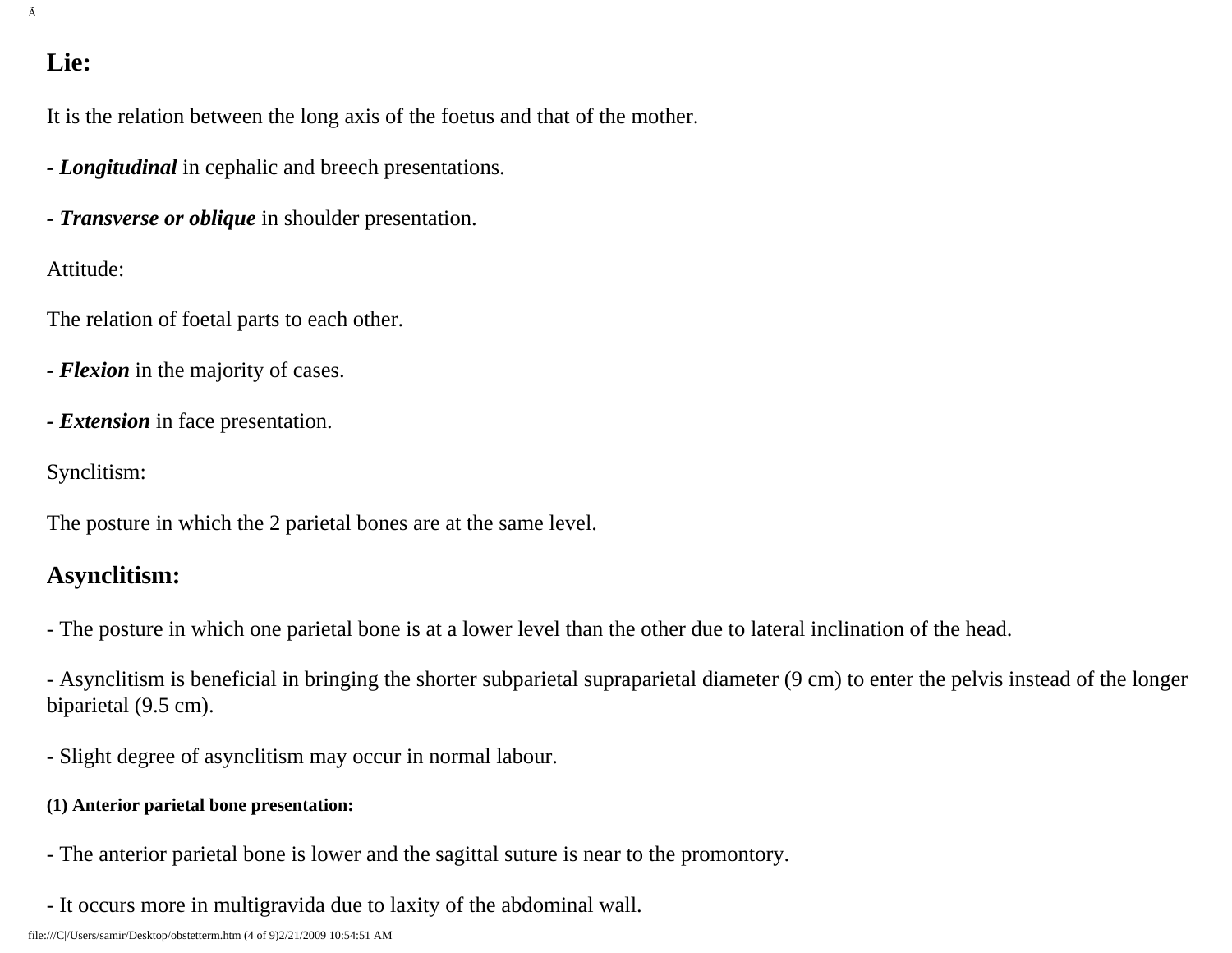- It occurs also in contracted flat pelvis.

#### **(2) Posterior parietal bone presentation:**

- The posterior parietal bone is lower and the sagittal suture is near to the symphysis.
- It occurs more in the primigravida due to tense abdominal wall.

#### *Anterior parietal bone presentation is more favarouble because;*

The head lies more in the direction of the axis of the pelvic inlet.

During correction of asynclitism, the head meets only the resistance of the sacral promontory while in posterior parietal bone presentation the head meets the resistance of the whole length of the symphysis pubis.

In posterior parietal bone presentation the head stretches the anterior wall of the lower uterine segment with liability to rupture.

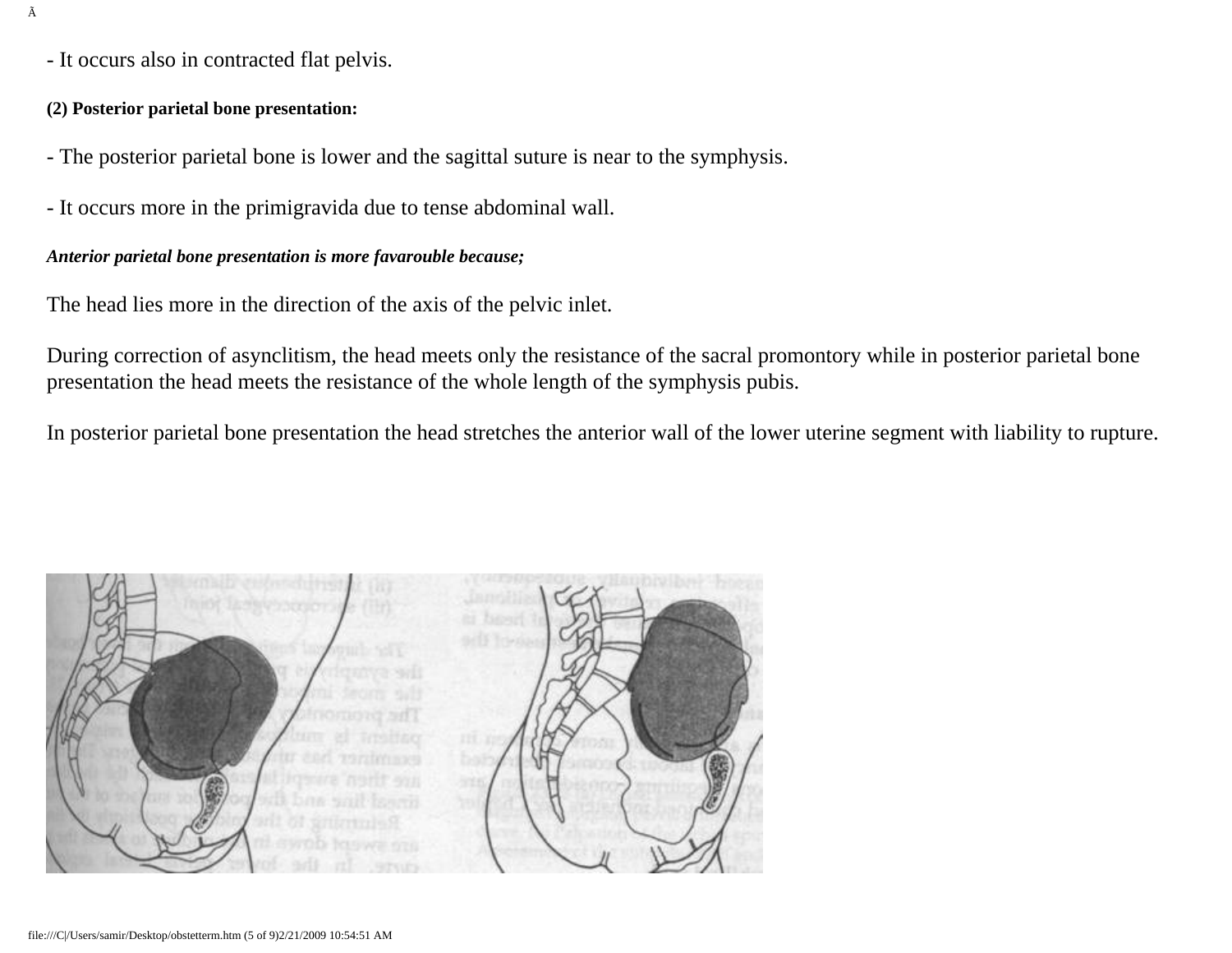1-anterior 2-posterior



# **Engagement:**

- It is the passage of the widest transverse diameter of the presenting part, which is the biparietal in vertex presentation, through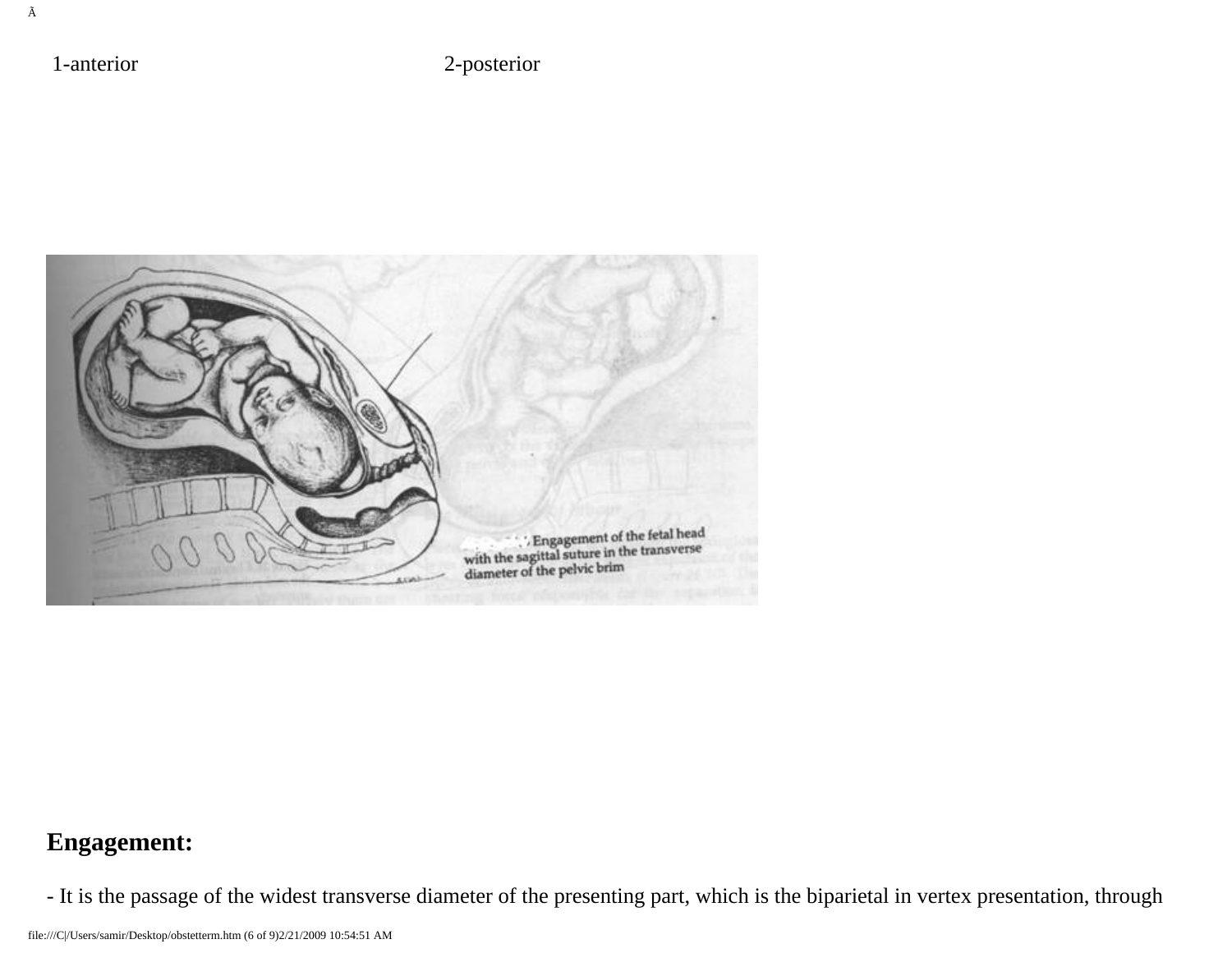Ã

the pelvic inlet.

- The engaged head cannot be easily grasped by the first pelvic grip, but it can be palpated by the second pelvic grip.

- Rule of fifths: 2/5 or less of the foetal head is felt abdominally above the symphysis pubis.

- Vaginally : the vertex is felt vaginally at or below the level of ischial spines.

- Stations:

Station 0 the vertex at the level of ischial spines.

Stations -1,-2 and -3 represents 1,2 and 3 cm respectively above the level of ischial spines.

Stations +1, +2 and +3 represents 1,2 and 3 cm respectively below the level of ischial spines.

- In the primigravidas, engagement of the head occurs in the last 3-4 weeks of pregnancy due to the tonicity of the abdominal and uterine muscles.

- In the multipara, the head is usually engaged at the onset of labour or even at the beginning of the second stage due to less tonicity.

**Causes of non-engagement:**

*(I) Faults in the passenger:*

1- Large head.

2- Hydrocephalus.

- 3- Occipito-posterior positions.
- 4- Malpresentations.
- 5- Multiple pregnancy.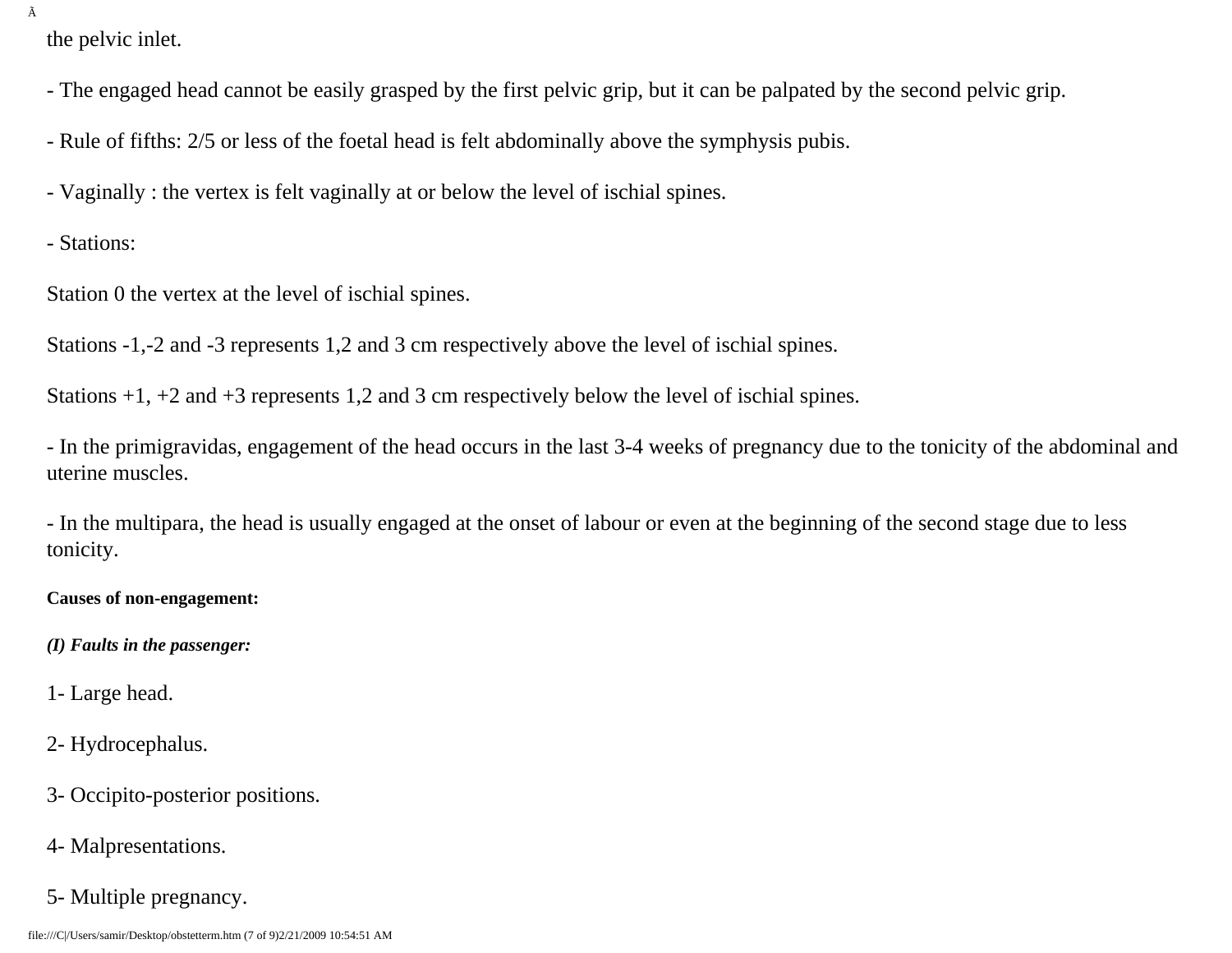- 6- Placenta praevia.
- 7- Short cord.
- 8- Polyhydramnios.
- *(II) Faults in the passages:*
- 1- Contracted pelvis.
- 2- Pelvic tumours.
- 3- Full bladder or rectum.
- *(III) Faults in the power:*
- *Inefficient uterine contraction*